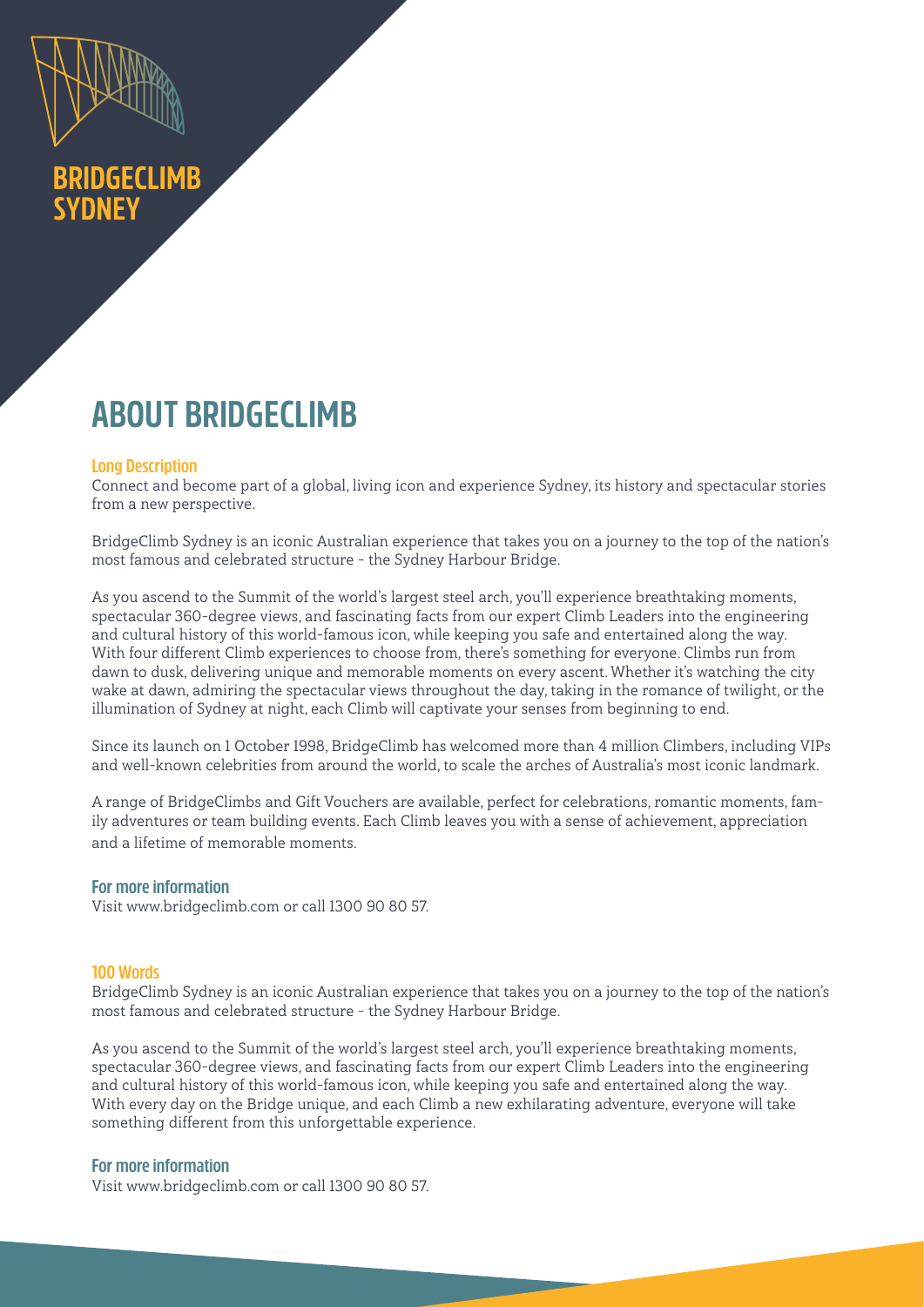### **50 Words**

BridgeClimb Sydney is an iconic Australian experience that takes you on a journey to the top of the nation's most famous and celebrated structure – the Sydney Harbour Bridge.

Climbs run from dawn to dusk, delivering unique experiences and memorable moments on every ascent.

### **For more information**

Visit www.bridgeclimb.com or call 1300 90 80 57

### **30 Words**

BridgeClimb Sydney is an iconic Australian experience that takes you on a journey to the top of the nation's most famous and celebrated structure – the Sydney Harbour Bridge.

BridgeClimb Channels / Boilerplate

BridgeClimb Sydney is an iconic Australian experience that enables Climbers to ascend to the Summit of one of the world's most famous and celebrated iron structures - the Sydney Harbour Bridge. Since its launch on 1 October 1998, BridgeClimb has welcomed over 4 million people onto the iconic arches. The attraction offers four different Climbs; Summit, Summit Insider, Ultimate and the Burrawa Indigenous experience, as well as Special Event Climbs throughout the year including The Vivid Climb.

### **For more information**

visit www.bridgeclimb.com

### **Social Media**

Sydney's iconic Harbour Bridge experience

Connect and become part of a global, living icon and experience Sydney, its history and spectacular views from a new perspective.

Follow @bridgeclimb (IG & Tw) / @bridgeclimbsydney (FB) and tag #BridgeClimb to share your experience with us

### **Key brand terms – rules**

- Bridge
- Summit
- Climb/s
- Climber/s
- Climb Base